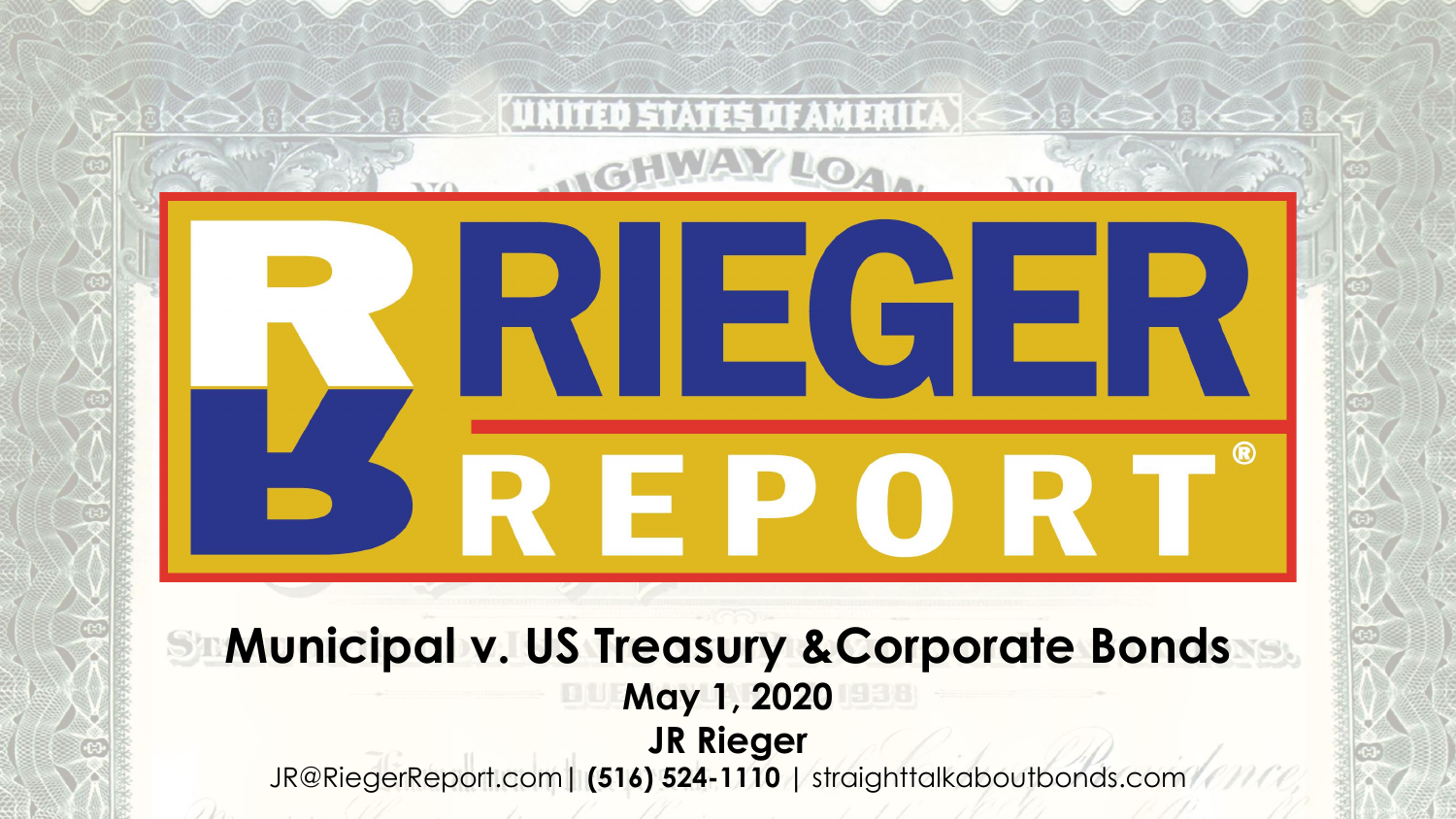

## **AAA Municipal Bond Yields v. US Treasury & Corporate Bond Yields**

**April reflected market volatility as the IHS Markit Municipal Analytics Curve steepened. High grade munis were outpaced from a total return perspective by high quality corporate bonds as concerns mount about the COVID-19 impact.**

- **Muni yields remain relatively cheap when compared to U.S. Treasury bond yields. (An old school metric that has limited relevance in this market)**
- **Compared to corporate bonds across the curve, AAA municipal bond yields have moved cheaper for the higher tax brackets as their Taxable Equivalent Yields are higher than the corporate bond yields issued by Apple Inc. and Microsoft Corporation.**
- **AAA muni bonds only become more attractive than the SPY dividend yield on the longer end of the curve.**
- **Fund flows tell the picture the best: ETF Action data shows that during the last 30 days over \$984million has flowed out of municipal bond ETFs while investment grade corporate bond ETFs have seen inflows of over \$15.5billion.**

**Sources:** [IHS Markit](https://ihsmarkit.com/index.html) (Municipal bond yields and bond prices & yields for Apple Inc. and Microsoft Corporation bond issues) and [ETF Action](http://www.etfactions.com/). Chart is provided for illustrative purposes only. Past performance is not a guarantee of future results. TEY = Taxable Equivalent Yield at stated tax rate. Data as 4/30/2020.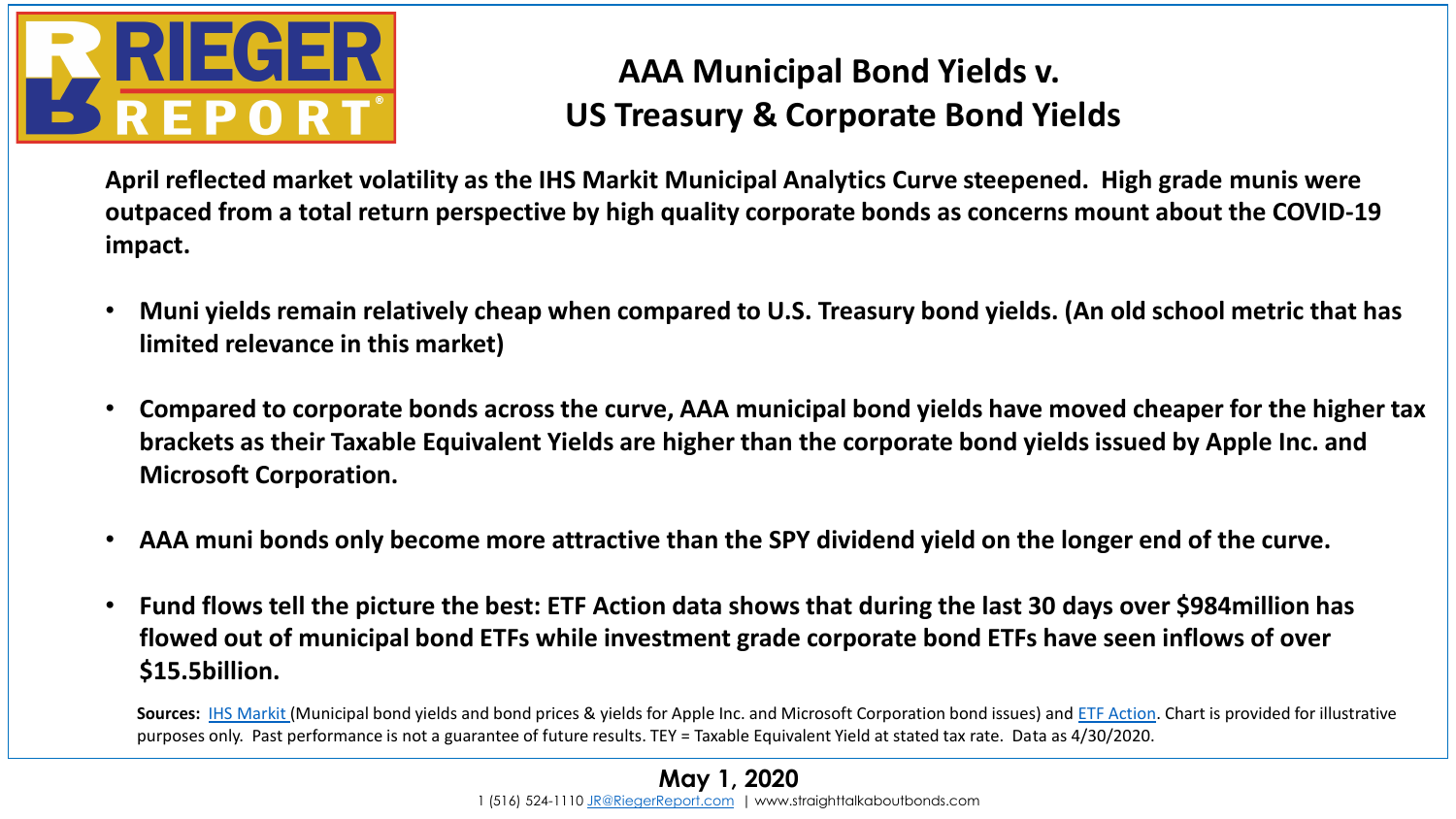

## **AAA Municipal Bond Yields Relative to UST Yields & SPY Dividend Yield**



Sources: [IHS Markit](https://ihsmarkit.com/index.html) (Municipal bond yields), [SPDR](https://us.spdrs.com/en/etf/spdr-sp-500-etf-trust-SPY) and the [U.S. Department of Treasury .](http://www.treasury.gov/) Chart is provided for illustrative purposes only. Past performance is not a guarantee of future results. Data as 4/30/2020 with exception of SPY Dividend yield which is as of 4/29/2020.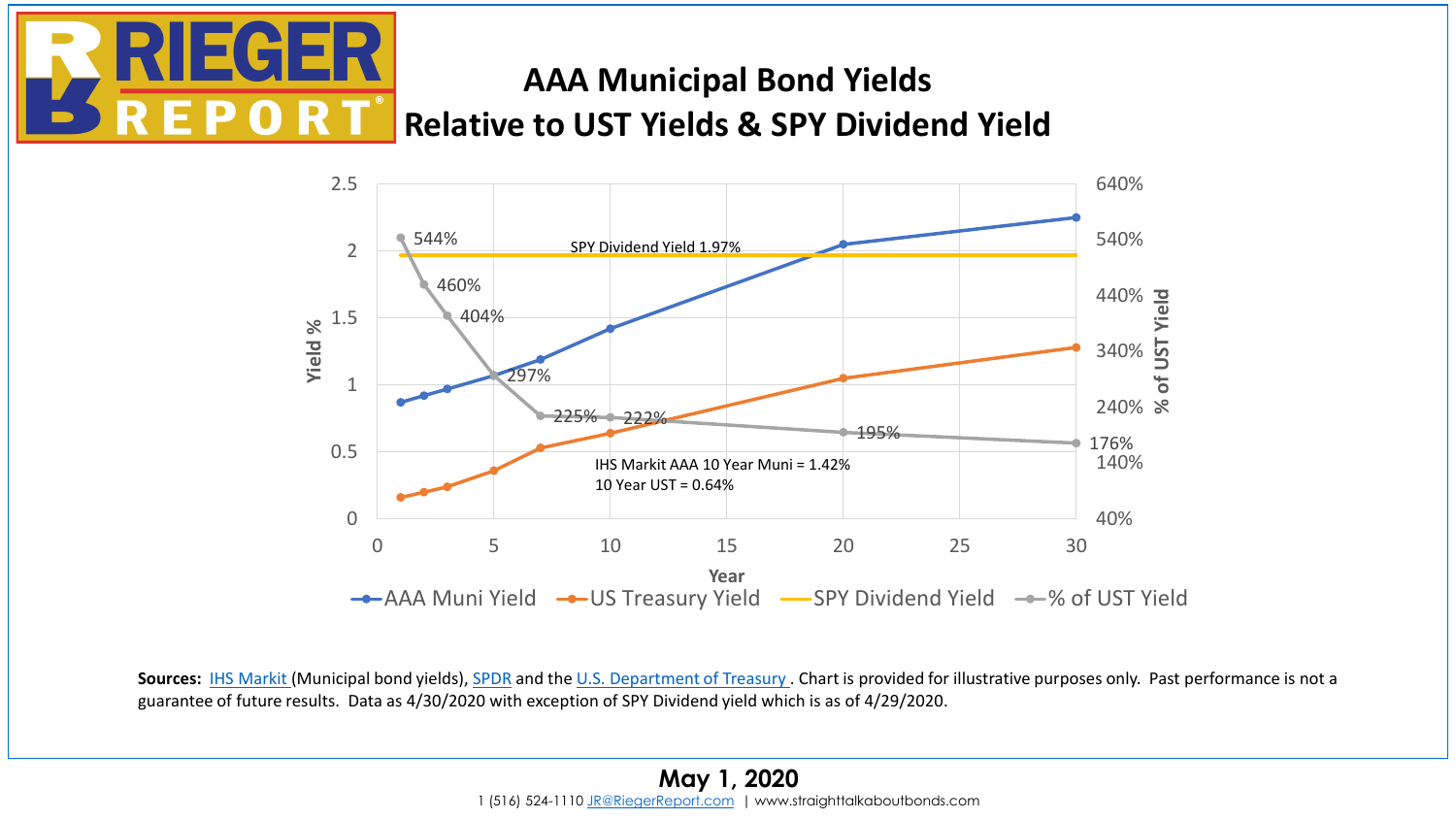

### **AAA Municipal Bond Yields v. Apple Inc. & Microsoft Corp. Bond Yields**



Sources: **IHS Markit** (Municipal bond yields and bond prices & yields for Apple Inc. and Microsoft Corporation bond issues). Chart is provided for illustrative purposes only. Past performance is not a guarantee of future results. TEY = Taxable Equivalent Yield at stated tax rate. Data as 4/30/2020.

> **May 1, 2020** 1 (516) 524-1110 [JR@RiegerReport.com](mailto:jrrieger@yahoo.com) | www.straighttalkaboutbonds.com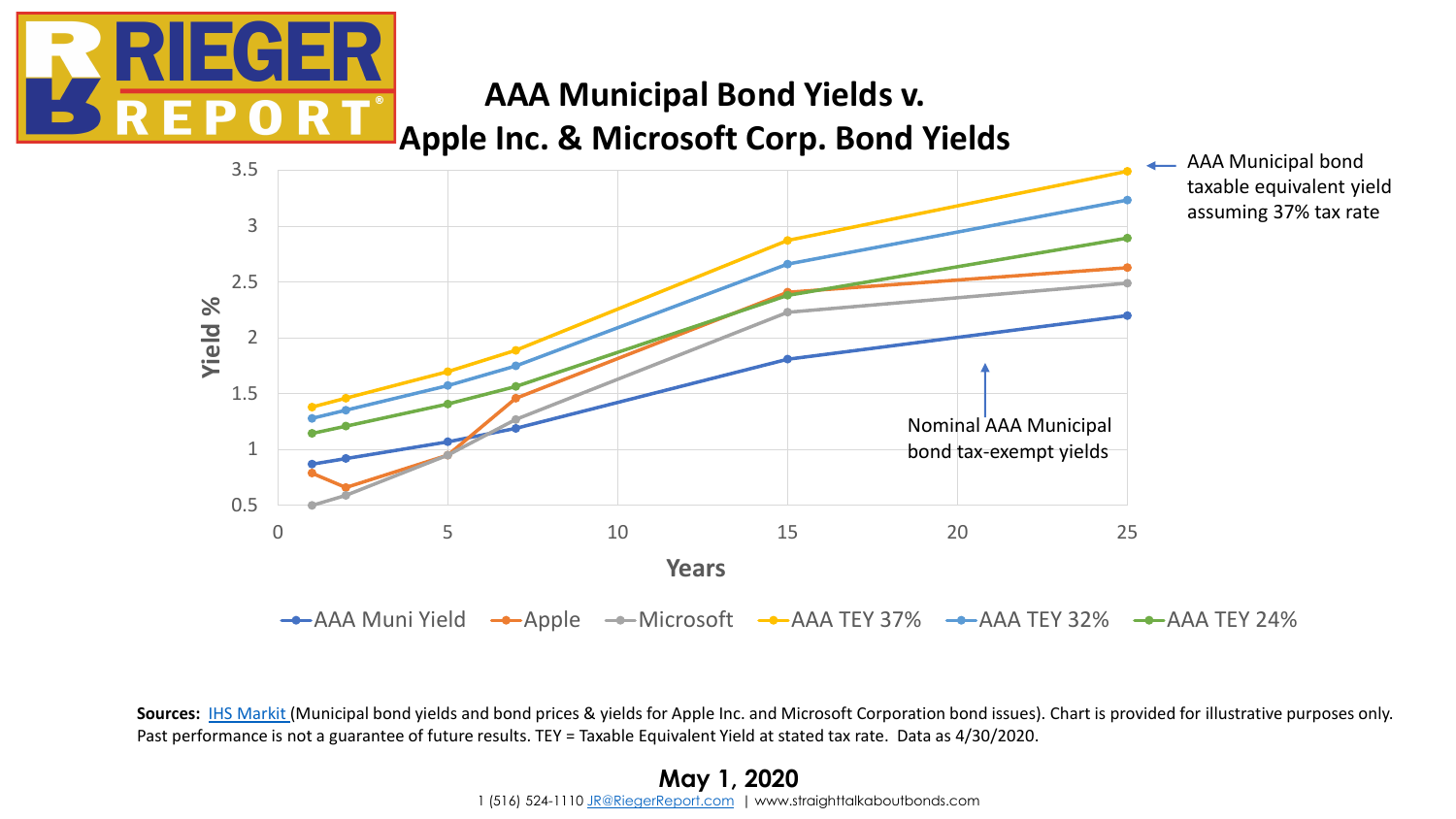

# **Select Asset Class Total Returns & Yields**

#### **Year-to-Date**

| <b>Asset Class</b>                                   | <b>2020 Year-to-</b><br><b>Date</b><br><b>Total Return</b> | <b>Yield to Maturity</b> | <b>Taxable</b><br><b>Equivalent</b><br>Yield (37% Tax<br>Rate) | Insight:<br>MUB has a                                            |
|------------------------------------------------------|------------------------------------------------------------|--------------------------|----------------------------------------------------------------|------------------------------------------------------------------|
| <b>iShares National Muni Bond</b><br>(MUB)           | $-1.77\%$                                                  | 2.1%                     | 3.33%                                                          | duration<br>that is<br>approx. 3<br>years<br>shorter<br>than LQD |
| iShares iBoxx \$ Investment Grade<br>Corporate (LQD) | 2.03%                                                      | 2.73%                    |                                                                |                                                                  |
| <b>SPDR Bloomberg Barclays High</b><br>Yield (JNK)   | $-9.85%$                                                   | 7.72%                    |                                                                |                                                                  |
| iShares TIPS Bond (TIP)                              | 4.59%                                                      | 0.53%                    |                                                                |                                                                  |
| SPDR S&P 500 ETF (SPY) TR                            | $-8.6%$                                                    | 1.97%1                   |                                                                |                                                                  |

**Sources:** *[iShares by BlackRock](http://www.ishares.com/), [SPDRs](http://www.ssga.com/)* and Yahoo.com. Table is provided for illustrative purposes only. Past performance is not a guarantee of future results. TEY = Taxable Equivalent Yield calculated at assumed tax rate indicated. Data as 4/30/2020. <sup>1</sup>SPDR S&P 500 ETF Yield is Dividend Yield as of 4/29/2020.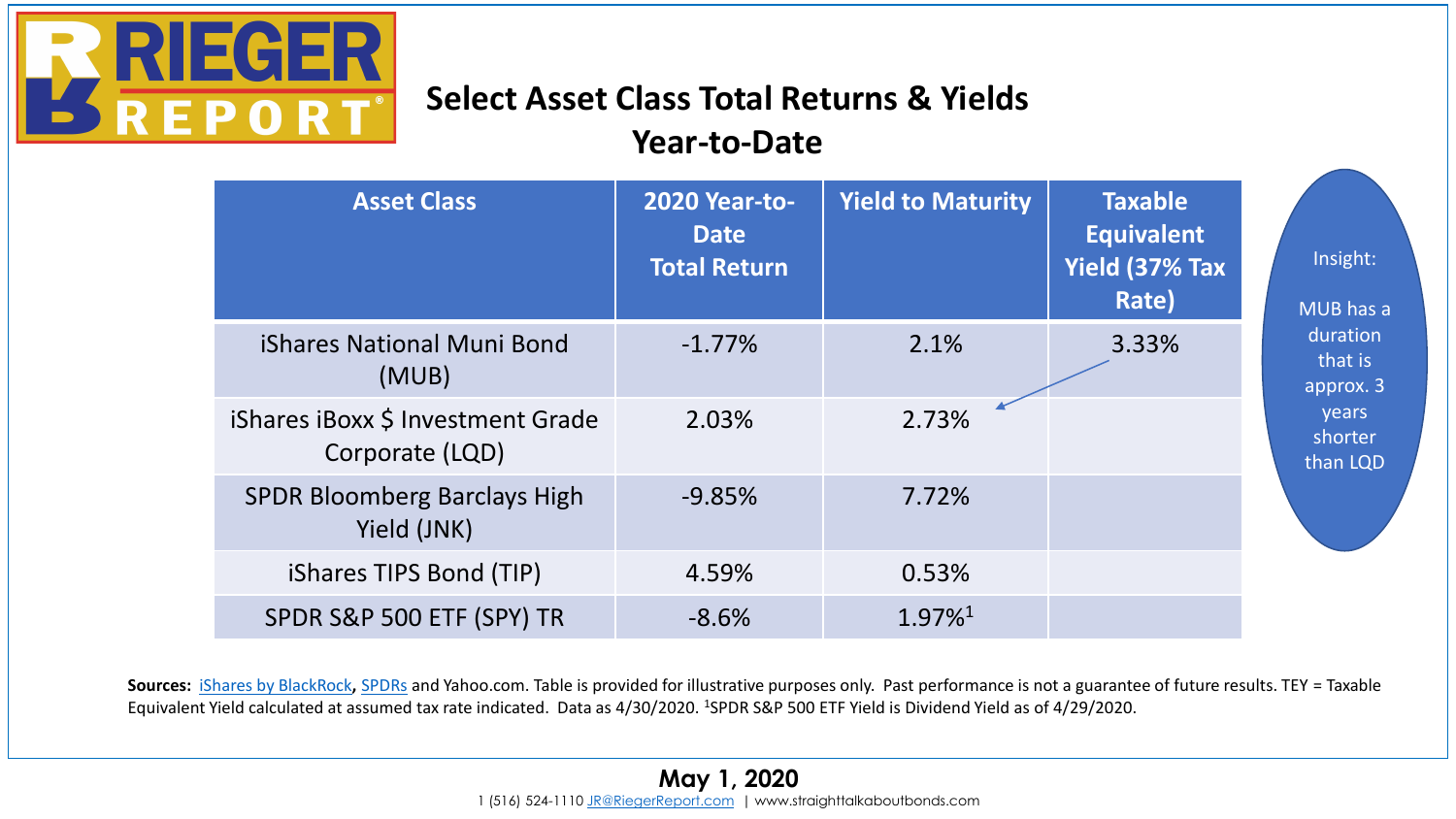

#### **Data Resources Used in this Report**

- Municipal bond yields: IHS Markit [www.ihsmarkit.com](http://www.ihsmarkit.com/)
- U.S. Treasury bond yields: U.S. Department of Treasury [https://www.treasury.gov](https://www.treasury.gov/)
- iShares ETFs: [www.ishares.com](http://www.ishares.com/)
- ETF Action: [www.etfaction.com](http://www.etfaction.com/)
- SPDR ETFs: [www.ssga.com](http://www.ssga.com/)
- Yahoo! Finance [www.yahoo.com](http://www.yahoo.com/)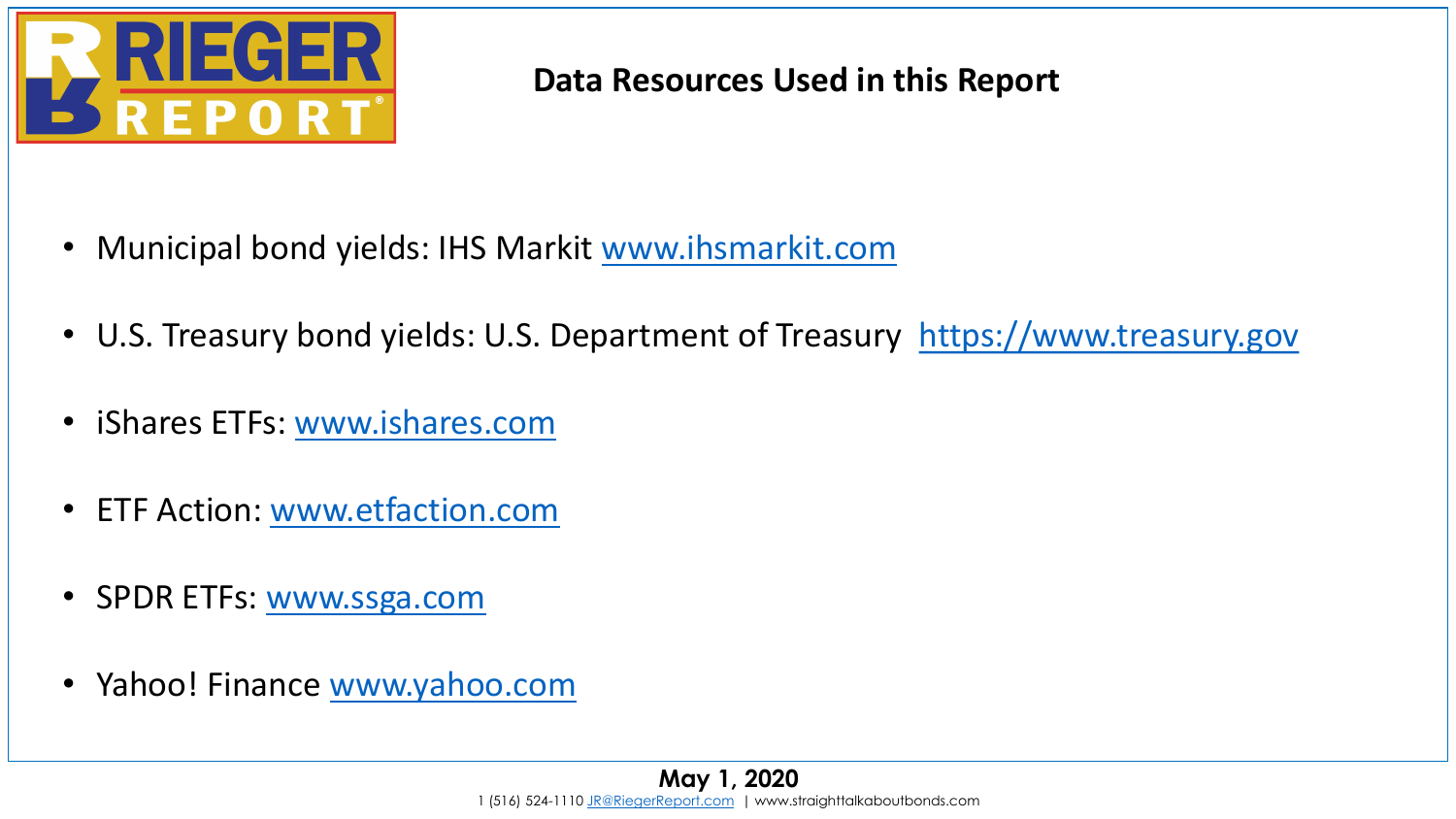

#### **Notes:**

- **Taxable Equivalent Yield = Tax Exempt Yield / (1 – Federal Tax Rate)**
- **2020 tax brackets however, not all tax brackets are represented herein**
- **End of day yields are used**

#### **Analyst Disclosure:**

• **At the time of this writing, JR Rieger's fixed income related holdings include investment grade individual municipal bonds, insured municipal bonds, a municipal bond money market fund and a position in the VanEck Vectors High-Yield Municipal Index ETF (HYD)**